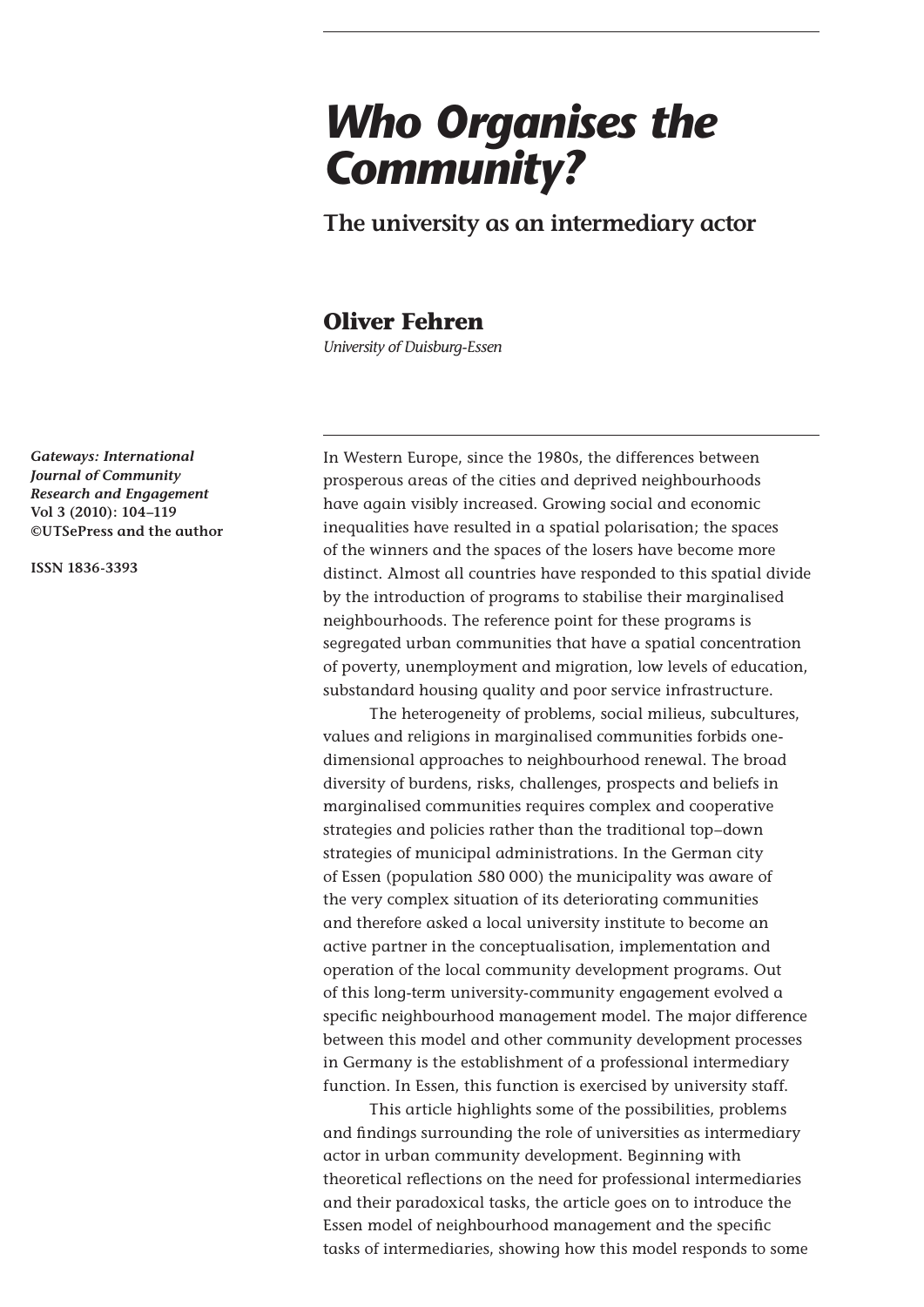of the challenges outlined above. After a brief description of the university institute as one example of universities' public service role, the article finishes with some conclusions on the implications for practice of this intermediary role.

### **WHY PROFESSIONAL INTERMEDIARIES IN COMMUNITY DEVELOPMENT?**

The overall aim of community development processes is to stabilise and improve the quality of life in marginalised neighbourhoods or urban districts that are struggling with the ordinary results of spatial segregation: a high percentage of low-income households and unemployed residents, a high ratio of migrants and people on welfare, lower educational degrees and a poor quality of public infrastructure (healthcare, schools, public transportation, housing, etc.). Powerful participation of community residents, local institutions, clubs and associations, as well as the local economy, is considered to be essential for a successful improvement of the local living conditions. But neighbourhood renewal also relies on a systematic linkage of the interests and issues of the local community with municipal departments, their professional knowledge and their resources. Community development requires experts in communication that on the one hand organise exchange and decision-making processes at the community level and on the other hand organise negotiations between municipal representatives and spokespeople for the interests of citizens. In the past, priests, teachers, nurses or local politicians were able to take over this intermediary function of managing dialogue, but over the last decades their significance has decreased. This calls for the assignment of professional intermediary players with an institutionalised responsibility for perpetually pushing the dialogue between the life-world in the local community and the administrative system of the municipality.

Intermediaries are able to combine the different principles of organisation and the different logics of acting to transcend the traditional boundaries between different departments and professions. They act as agents between different parts of society, between the more formal and bureaucratic world of the administrative system, the profit-orientated world of economy and the less formal, sometimes chaotic life-world of the community. The background and theory of the integrating function of the intermediary structure in progressive community development is outlined below.

#### **Integrating Life-world and System**

The core of 'traditional' community work is to search for the main issues of the people who live in the community and to activate the residents as broadly as possible in order to let them have a greater say on issues concerning the development and reshaping of their community. Community work supports and initiates community organisations with regard to the main interests and worries of the residents. These organisations and initiatives try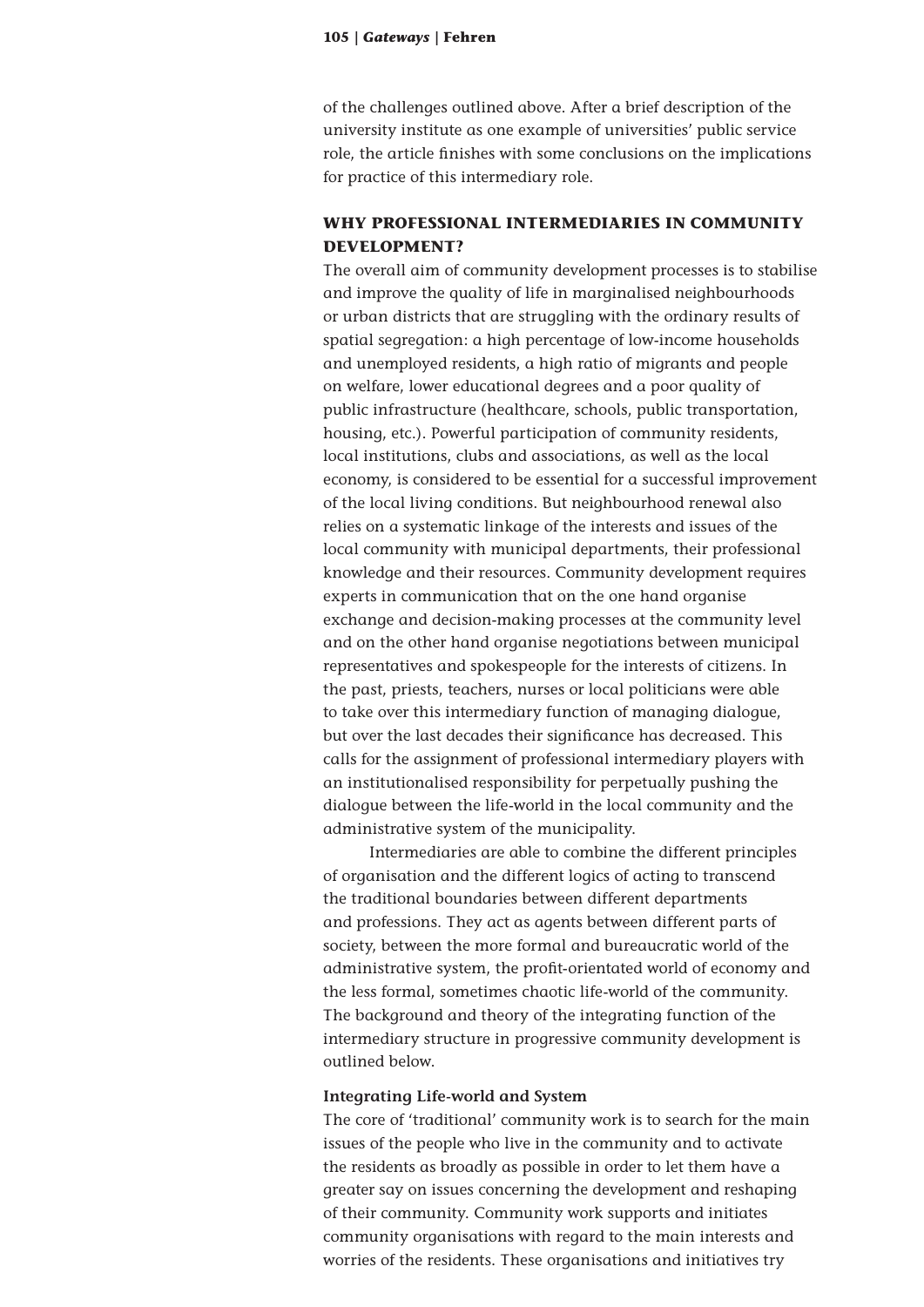to enforce improvements in a variety of issues concerning their neighbourhood. They try, for instance, to increase the quantity and quality of local social services, challenge exaggerated utility charges for apartments in the community or rebuild run-down and neglected playgrounds. By activating and supporting these citizens' activities, community work tries to empower marginalised people.

According to the philosopher, Juergen Habermas, those citizens' organisations are the very heart of what is called 'the civil society': 'Civil society is composed of those more or less spontaneously emergent associations, organisations, and movements that, attuned to how societal problems resonate in the private life spheres, distil and transmit such reactions in amplified form to the public sphere' (Habermas 1996, p. 367). However, it is interesting to note that, although Habermas points out the importance of these grassroots civic movements, he is somewhat sceptical about the impact that these forms of collective action achieve: 'Such associations certainly do not represent the most conspicuous element of a public sphere dominated by mass media and large agencies, observed by market and opinion research, and inundated by the public relations work, propaganda, and advertising of political parties and groups' (Habermas 1996, p. 367).

Community organisations and citizens' networks are generally able to identify the problems and needs in the neighbourhood very precisely. But very often the signals they are sending are too weak to agitate or redirect the boards and bodies of political decision-making (Habermas 1996, p. 373). This leads to a dilemma: in order to stabilise and develop a disadvantaged community, municipal politics and administration depend on being supplied with informal public opinion from the life-world in the neighbourhood – because these opinions are wider, more sensitive, more expressive and less compulsive. But, on the other hand, the administrative system of the municipality is very likely to either absorb or, even worse, ignore the citizens' activities without adjusting or changing their policy.

Habermas' remarks make it obvious that professional support for the 'empowerment of the excluded' is not the only, nor necessarily the most appropriate, way to progressive community development. Aside from the organisation of the citizens, there is a need for intermediary structures that help to improve the interaction between the informal decision-making processes of the community residents and the much more formal procedures of decision-making in municipal administration and politics.

#### **Integrating Citizens and Institutional Resources**

Community-orientated programs face a general dilemma: on the one hand, they work with an empowering goal which considers the inhabitants of a certain marginalised neighbourhood to be, or to become, responsible members of their communities capable of increasing their participation, in order to have a greater say in local decision-making. On the other hand, these programs must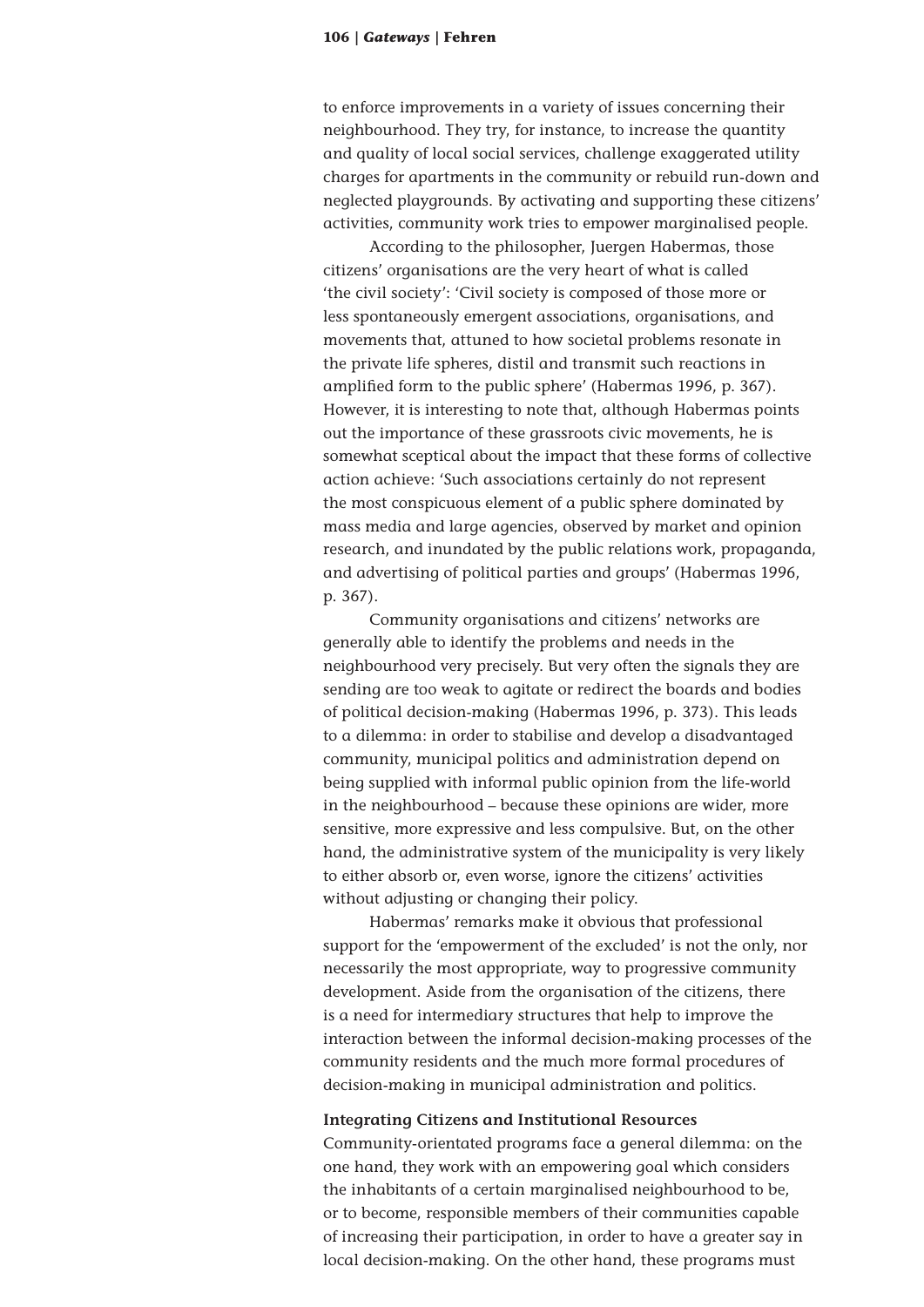contend with a decrease in the resources of community residents (people in deprived communities become poorer and their school education downgrades) and an increase in general suspicion towards the residents – marginalised people are generally treated as a potential danger to children and potential welfare abusers. Activating citizens of deprived neighbourhoods to participate more in the development of their community can very easily become a cynical strategy under these conditions.

In view of the above, the success of citizen participation in community renewal should not rely only on citizens' commitment, and the strength of grassroots organisations should not be overestimated:

*It is not productive to support exclusively the small and often weak civic initiatives and self-help groups while, at the same time, following completely different criteria, e.g. economical ones, in the modernization of large social institutions and services … Is it really unavoidable, that hospitals, retirement homes, schools and other institutions still must be seen as 'social deserts' concerning participation of and cooperation with citizens …?* (Heinze & Olk 2001, p. 23, translated by the author)

The crucial question for community development is not primarily about the number of residents who are actively dedicated to volunteer work and civic engagement. Far more important for the quality of the 'local civil society' is how well the institutions that influence the everyday life of the people are linked to the life-world and how open they are to influence and participation by the citizens: 'The options that a person has depend greatly on relations with others and on what the state and other institutions do. We shall be particulary concerned with those opportunities that are strongly influenced by social circumstances and public policy …' (Drèze & Sen 1995, p. 6). Activating the process of community renewal demands focus on the institutions and their resources, not just the citizens. Therefore, the task of professional intermediaries is to make institutions more sensitive to the needs of their users, to overcome institutional autism, and to open them up to the demands and opinions of the life-world. Professional intermediaries are the local agents or the local guards (maybe even the watchdogs) for *civic mainstreaming* of public institutions. They must be a permanent challenge, maybe even a permanent provocation, to these institutions by demanding and supporting their adaptation and openness to citizens' needs.

#### **Integrating Community, City and Region**

It was Nikolas Rose who most prominently pointed out the fundamental change and the dialectic that goes along with the current rise of community approaches: the idea of community was 'initially deployed in the social field as part of the language of critique and opposition directed against remote bureaucracy' (Rose 1996, p. 332). Nowadays, Rose criticises, community approaches have been transformed: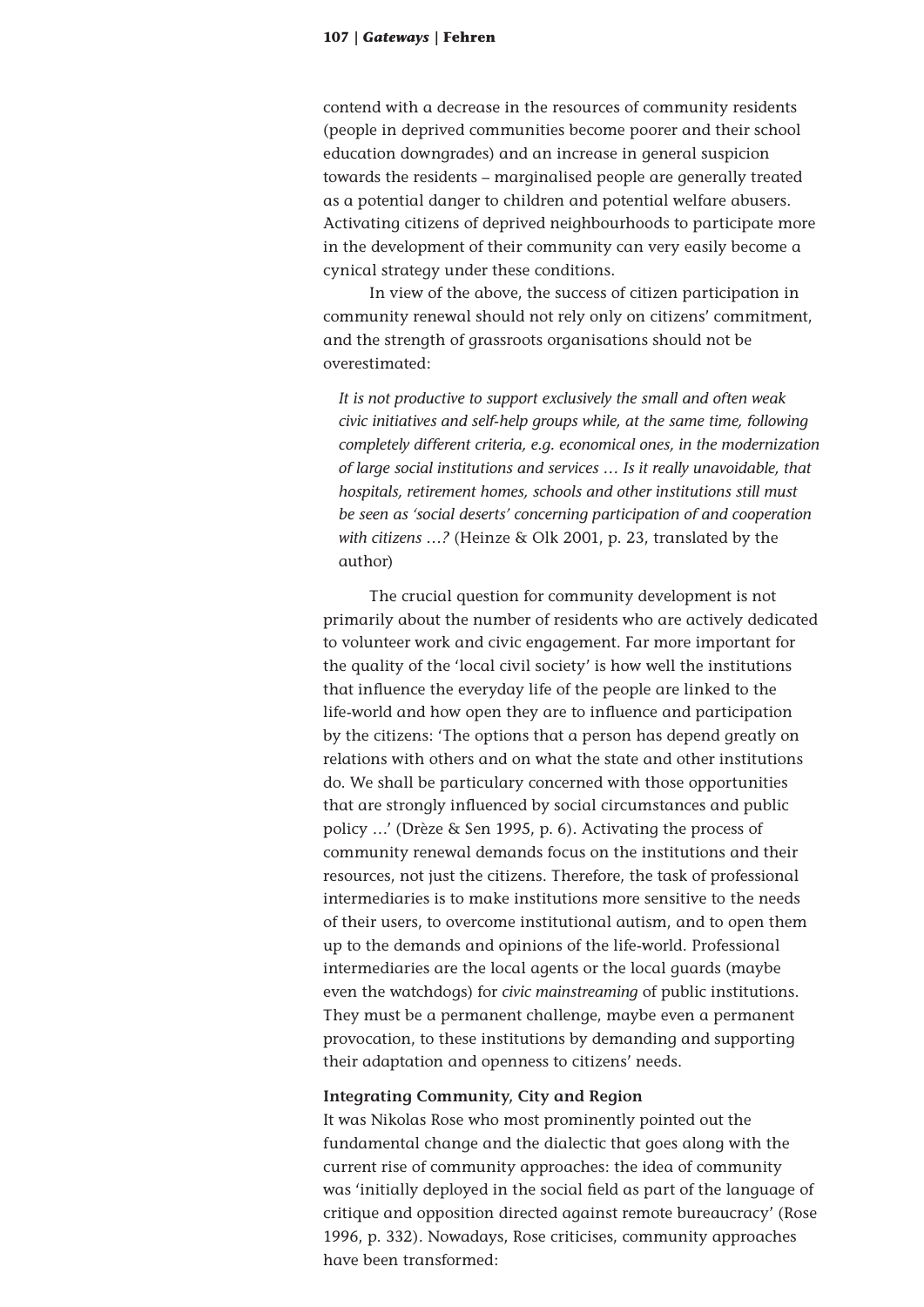*... into an expert discourse and a professional vocation – community is now something to be programmed by Community Development Programs, developed by Community Development Officers, policed by Community Police, guarded by Community Safety Programs and rendered by sociologists pursuing 'community studies'. Communities became zones to be investigated, mapped, classified, documented, interpreted … What began to take shape here was a new way of demarcating a sector for government, a sector whose vectors and forces could be mobilized, enrolled, deployed in novel programs and techniques which operated through the instrumentalization of personal allegiances and active responsibilities: government through community*  (Rose 1996, p. 332)*.* 

Rose draws the conclusion that the mutation of community approaches indicates the shift of responsibility for social questions from society as a whole to local communities: 'Collective relations have been re-figured in such a way as to reduce the salience of "the social" in favor of "the community"' (Rose 1996, p. 337).

A quite similar critique argues that the growing popularity of policies which focus on local communities results in an 'over-spatialization' of social policies (Stern 2004). Communityorientated policies tend to lock the marginalised people in their neighbourhood. They enable residents to mutual self-help, but the disadvantaged community is not systematically integrated into the overall urban developments and discourses (Kessl, Otto & Ziegler 2002).

Michael Woolcock and Deepa Narayan (2000, p. 227) point out that the urban poor often possess a 'close-knit and intensive stock of bonding social capital that they can leverage to get by … But they lack the more diffuse and extensive bridging social capital deployed by the non poor to get ahead.' This 'bonding social capital' refers to the 'social glue' between sociodemographic homogeneous groups; 'bridging capital' characterises relations between different social milieus; and 'linking capital' indicates the relationship between citizens and the political–administrative complex (Woolcock 1998). What these critical objections add up to, is that what is needed in processes of neighbourhood renewal is less bonding and more bridging and linking (Hautekur 2010).

The current deformations and distortions of community approaches are accompanied by an oversimplification of the concept of community. This applies also to involved universities: 'A common failing of universities working with communities is the assumption that they can develop a single, uniform definition of who and what the "community" is, or that such a definition is necessary' (Holland & Gelmon 1998, p. 4).

The definition of 'community' is a difficult challenge. Therefore, very briefly, I want to bring to mind the quite complex and sophisticated conceptualisation of community which was developed at the Chicago School of Sociology in the 1920s. In their work, Park, Burgess and McKenzie created a highly differentiated perception of community, which can be helpful in overcoming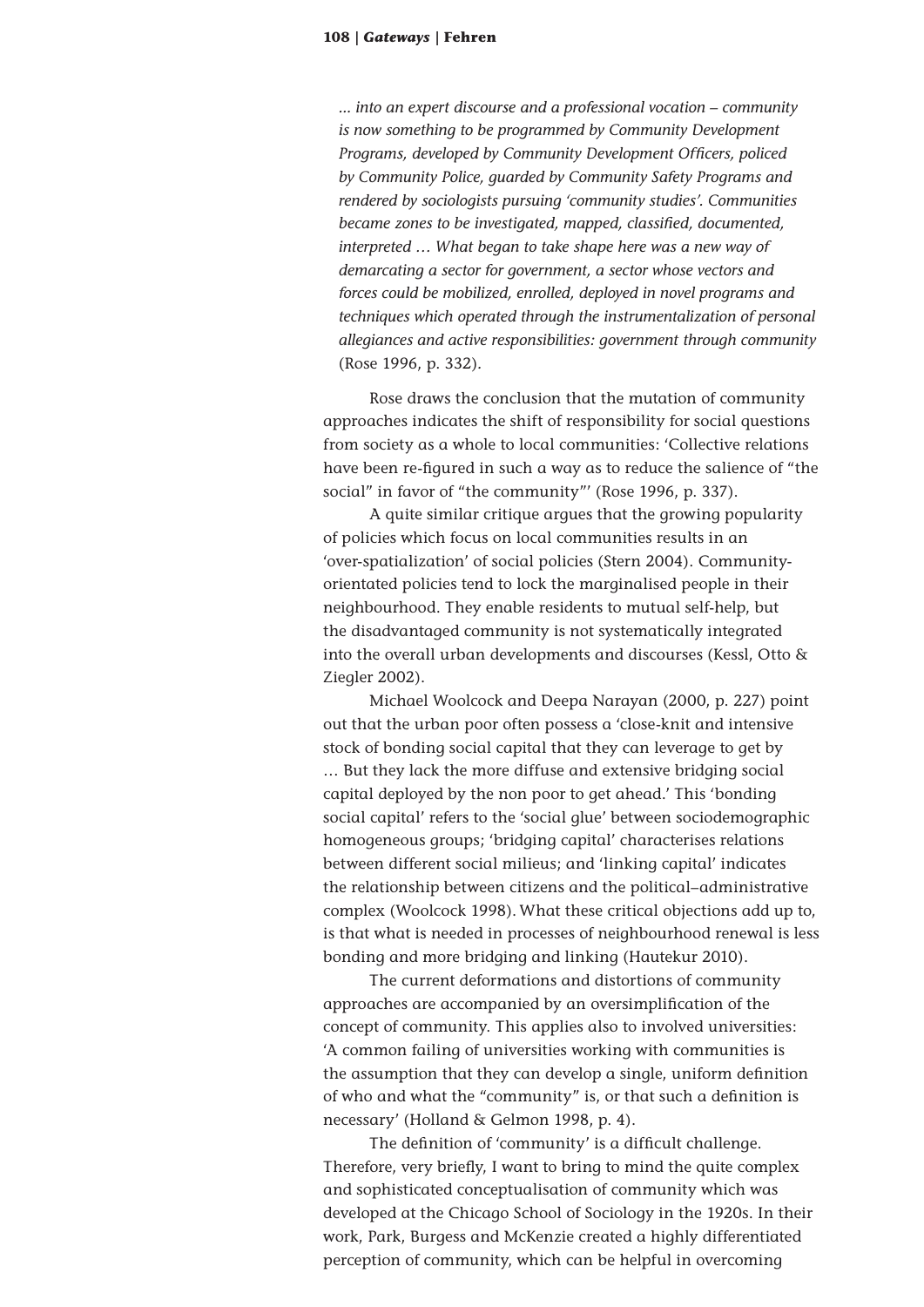some of the present reductions of community approaches. Apparent even in the first edition of *The City* (1925), is how the authors looked at community as an embedded part of a larger urban structure and integrated social and geographic terms like community, natural area and neighbourhood. They also said that *community always means a collection of people and institutions*. And they went far beyond a spatial definition of community and pointed out the high significance of local institutions: 'The simplest possible description of a community is this: a collection of people occupying a more or less clearly defined area. But a community is more than that. A community is not only a collection of people, but it is a collection of institutions. Not people, but institutions are final and decisive in distinguishing the community from other social constellations' (Park, Burgess & McKenzie 1992, p. 115).

They also claimed that *community does not describe contained or separated spaces* and presented a remarkably perceptive view of the relation between local community and the city, which is useful in clarifying actual misconceptions of community: 'Every community is always part of some larger and more inclusive one. There are no longer communities wholly detached and isolated; all are interdependent economically and politically upon one another. The ultimate community is the wide world' (Park, Burgess & McKenzie 1992, p. 115).

The local community is always just a functional part of larger contexts. For community approaches, intermediary bodies are essential in order to avoid a focus on marginalised people without critically examining the strategies of conservation and monopolisation of power by the dominant social classes and milieus. Intermediaries can help to embed the deprivation of certain urban communities into the context and responsibility of the entire city and the institutional sphere. Thus, intermediary players make a substantial contribution to ensuring that community approaches do not degenerate to simple 'poor people's approaches'.

#### **PROFESSIONAL PARADOXES OF INTERMEDIARIES**

In order to be able to take over an intermediary function in community development, trust needs to be developed with all parties: politics and bureaucracy on the one hand and the community residents on the other. If not, the public mandate will be lost. Intermediaries need top–down as well as bottom– up legitimisation. They also need to be connected sufficiently with the life-world of the people in the community as well as the politicians and the administrators. However, at the same time, intermediaries need to be relatively independent of those actors in order to be able to help make their conflicts productive. Therefore, intermediary professionals should not be staff of the local political or administrative sector; they should be independent of the reasoning and agendas of large bureaucracies. Intermediaries can, and should, be publicly funded, but the local government should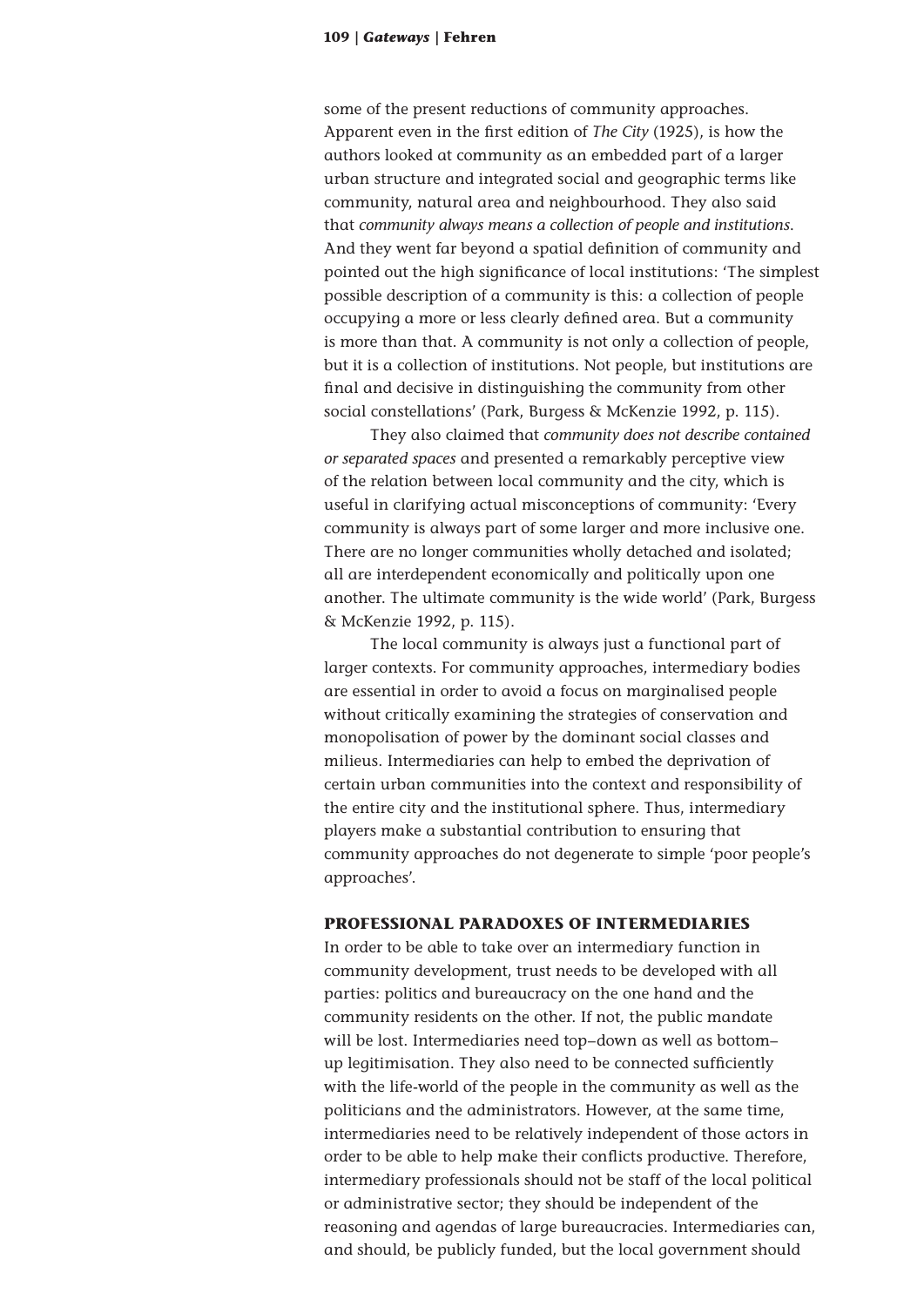not have direct control over them: '… such structures might be "co-opted" by the government in a too eager embrace that would destroy the very distinctiveness of their function … The goal in utilizing mediating structures is to expand government services without producing government oppressiveness' (Berger & Neuhaus 1977, p. 7).

In order to cope with their mediating function between the private sphere of the life-world and the spheres of the economy and the state, intermediaries should have sufficient autonomy from these spheres. Thus, neither private companies nor local governments seem to be suitable providers for professional intermediaries. Jenny Onyx (2008, p. 103) gives a hint as to who could be an appropriate provider: 'The process may be facilitated by a neutral, but trusted, third party who is able to mediate and negotiate some of the politically sensitive issues that divide. Universities sometimes play that role.'

Intermediary bodies have to be aware of their potential for causing antagonism – though they are able to contribute to a better connection between the life-world and the system, they may equally achieve the opposite effect. The establishment of professional intermediary bodies does not necessarily indicate an increasing openness of the political–administrative system towards the citizens. By their mediating action professional intermediaries are in danger of acting like a buffer between the citizens' opinions and the opinions of the political–administrative system, thus weakening the impact of communications from the life-world to the system. The existence of specialised intermediaries can be either an expression of the inability and unwillingness of large organisations to communicate with the citizens or part of an attempt to increase their sensitivity towards the needs and interests of the citizens.

#### **THE ESSEN MODEL OF NEIGHBOURHOOD MANAGEMENT**

The City of Essen used to be the former 'capital' of the Ruhrgebiet, which is a region whose booming development started with the beginning of industrialisation and was founded on coal mining and steel industries. The Ruhrgebiet is still the area with the highest population density in Europe (population of 4.5 million). Essen today faces a lot of structural and economic problems due to the decline of its main industrial sectors. This has resulted in an unemployment rate of 14 per cent and a high social and ethnic spatial segregation. The two local communities that participate in the community development program each have 30 000–50 000 residents.

The practical experiences of the university-community engagement over the last two decades have led to the development of a unique model of neighbourhood management. The Essen Model of Neighbourhood Management tries to respond to the necessity to integrate different actors, professions and institutions, and to integrate different budgets and different sectoral thinkings,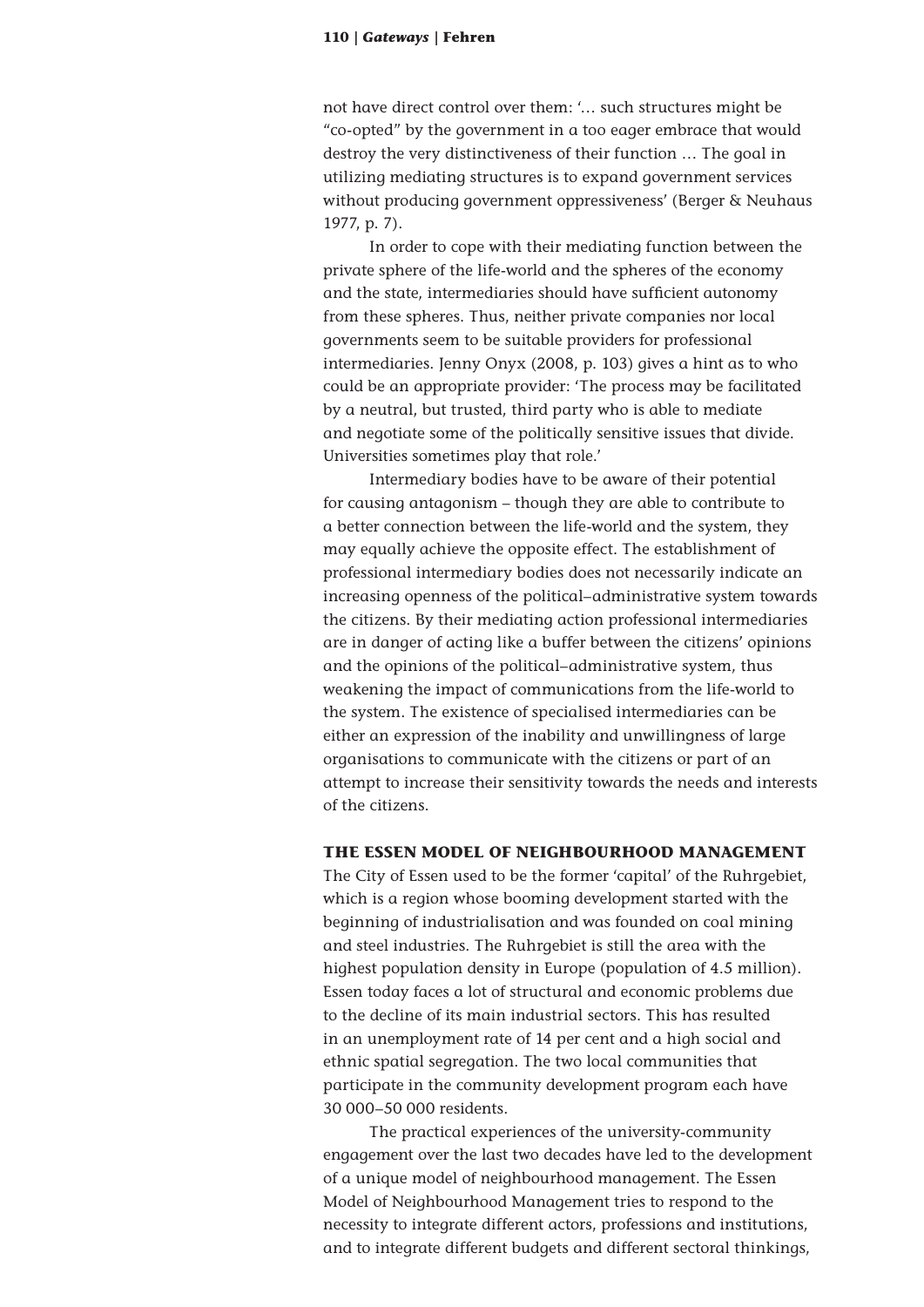goals and rationalities, in order to stabilise and improve the living conditions in marginalised communities. The model (see Figure 1) consists of three intertwined professional action levels that dovetail the broad variety of people, resources, services and sectors (Grimm, Hinte & Litges 2001):

—the local community (neighbourhood)

—the municipal administration

—an intermediate level to connect community and municipality.

Neighbourhood management

Areas of responsibility and organisation WUNICIPAL GOVERNMENT LEVEL Coordination Overall project steering Resource pooling **Departments** Departments<br>and and agencies agencies Area commissioner Market Political<br>sphere INTERMEDIATE LEVEL District-based Moderation coordination mediation,<br>networking **District moderator** (players ..ب<br>velop project de Tertiary<br>sector<br>(non-profit) **Employees in** neighbourhood VEIGHBOURHOOD LEVEL office Local **Residents** players Organization of interests, initiation and support of activities<br>(activation and involvement) **ISSAB** German Institute of Urban Affairs el in Universität Essen Fronke/Grimm 11/2001

The *neighbourhood* level is where 'traditional' community work takes place. Community workers are located in neighbourhood offices and are either employed by the municipality or by NGOs. They initiate, organise and counsel citizen activities and grassroots interest groups at a community level. On the *intermediate* level district moderators bundle human beings, needs, ideas and resources. They develop and manage projects concerning the community. Their special task is to link the sometimes very open and chaotic processes at the community level with the much

**Figure 1: Neighbourhood management – areas of responsibility and organisation**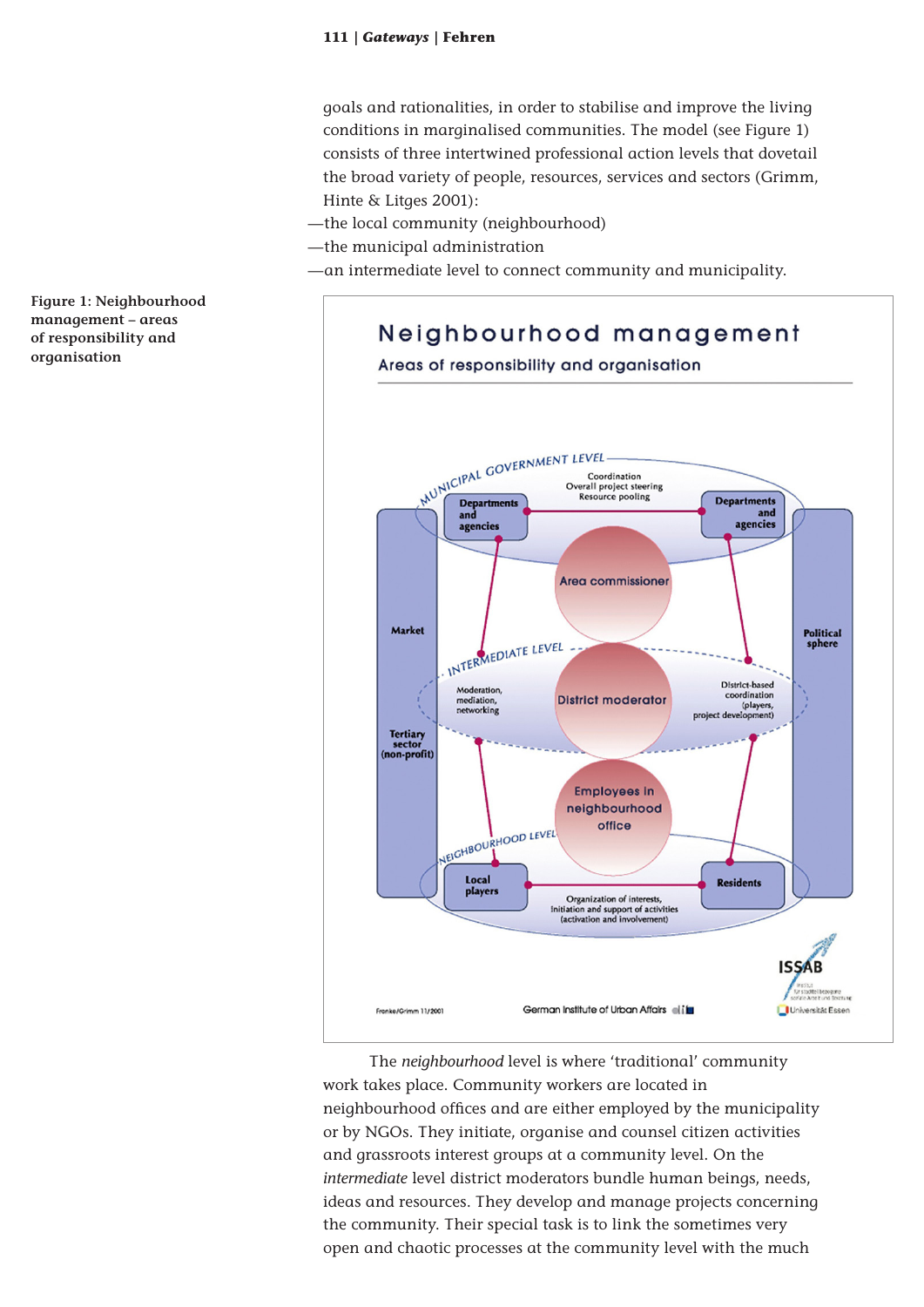more bureaucratic and standardised processes in the municipal administration. In Essen, the district moderators are staff of the university institute. At the *municipal* level there is a municipal area commissioner in charge of the overall project-steering, combining different resources, agencies and departments of the municipality.

Like 'elevator lift boys', these intermediaries connect with and mediate between the local community and the municipal government. Professional intermediary bodies help to ensure that the activities of the people in the community find resonance in the municipal political–administrative system. Through this mediation the neighbourhood management encourages the bundling of resources from different disciplines and different parts of the administration, economy and community stakeholders and concentrates them on certain communities in order to reconnect the development of the local community to that of the overall city. The intermediary professionals act as a mediating structure between the administrative level, where the entire development process and the financial budget are coordinated, and the neighbourhood level, where community workers activate and support people in the organisation of their self-interests.

The introduction of intermediary bodies as an additional action level in the process of community renewal must be seen as a supplement to traditional community work. It does not mean giving up support for and empowerment of citizens' action. It merely widens this task by trying to extend institutional sensitivity to the informal opinions of the life-world of the citizens. To act as an intermediary in the context of community development offers the possibility to double the direction of activation. The activating function of the Essen Model of Neighbourhood Management draws on two directions:

- —citizens' activation: stabilising the situation in the community by communicative and organisational improvement of the local civil society in coping with internal and external conflicts
- —institutional activation: a cooperative–conflictual matching of the work of local institutions to the particular needs of the community.

# **IMPLEMENTING THE FUNCTION OF THE PROFESSIONAL INTERMEDIARY**

The core function of intermediary bodies in processes of neighbourhood renewal is to establish extensive stable communication networks and cooperation both within and outside the community. Their special challenge is to initiate dialogue and cooperation between persons and institutions that are not used to working with one another or are not able to understand each other's very different rationales, purpose and actions.

The intermediary role can be described as 'change agent', 'lubricant', 'bridging-instance', 'bypass-organisation' or 'hingefunction'. But the function of intermediaries does not involve settling disputes. Their task is not to avoid conflicts but to make conflicts productive.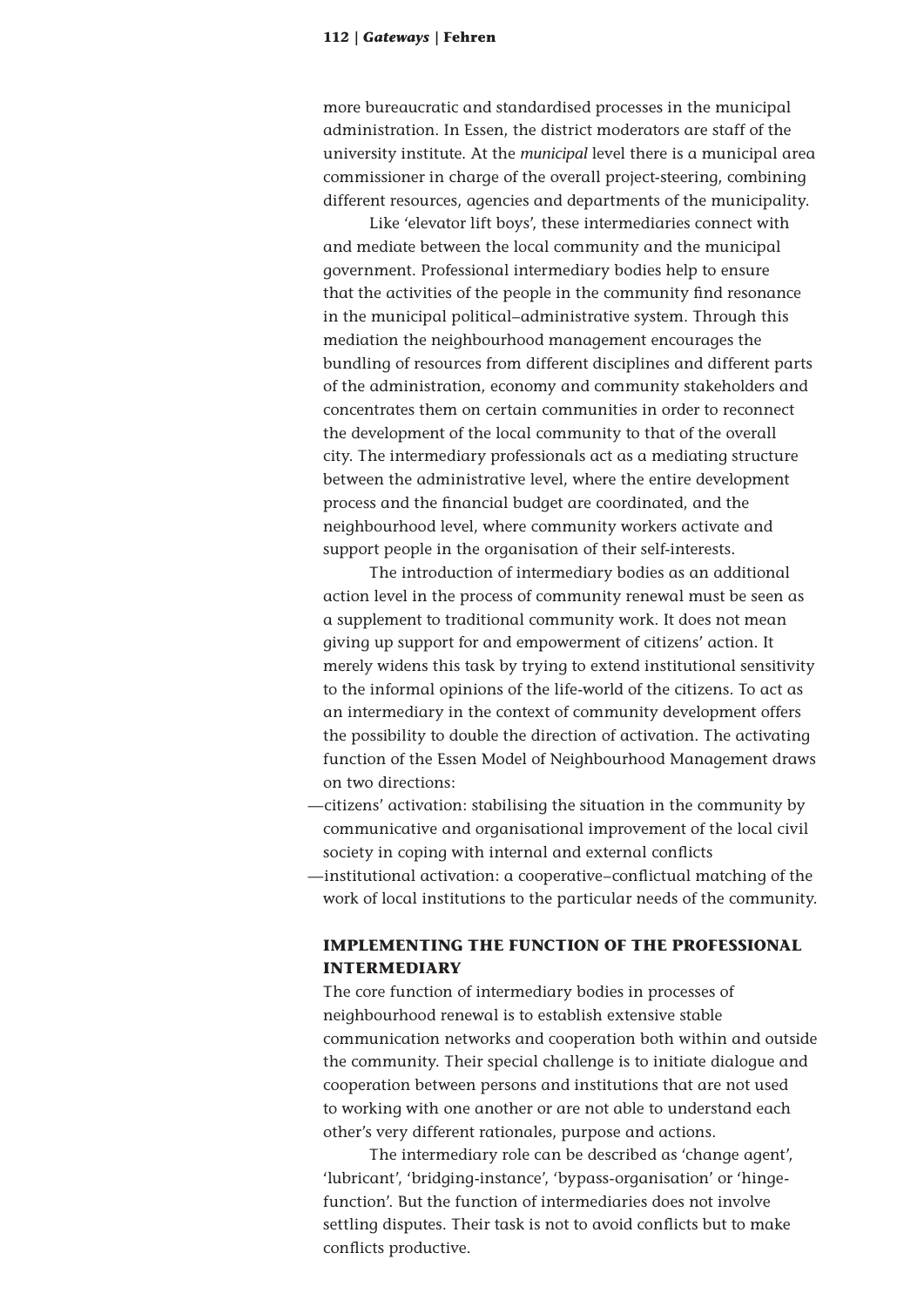A significant task of intermediary bodies is to ensure that not only top–down enacted community development programs determine what can be discussed on site and what cannot. The specific value of intermediary work lies in the fact that it helps to represent logic, ideas and interests that (sometimes) differ from those of local politics and administration. Through residents' meetings, backyard conversations, home visits, intensive interviews, staircase meetings, district festivals, etc., intermediary bodies help to keep the floor open for unexpected demands by community residents that do not necessarily match the current agenda of urban development. The task of intermediaries is to keep the possibility open for questions such as:

- —In whose interest and for which population groups should the community development program operate?
- —Who has the power to define what the main problem is? Should the top priority be easy access to the nearby motorways, like the local retailers claim? Or should emphasis lie on a more sensible traffic calming, like the elderly and the parents of young children think?
- —Should the community development take place for the people who live here now? Or for the people you would like to live here in the future?

Part of the intermediary function is the creation of mutual comprehension and transparency. Unlike the tendency of traditional community work and community organising to focus only on the community residents, intermediaries not only prepare and coach the citizens for dialogue but all participating actors (Lüttringhaus 2000, p. 140). And intermediaries do not cultivate one-sided movements of 'the have-nots against the haves'.

Intermediary actors manage dialogues in different kinds of directions:

- —between (conflicting) interests of the residents in the community
- —between competing departments of the municipal administration

—between community-based organisations and the bureaucratic world of the administration or profit**-**orientated economic sector.

Aside from horizontal networking, the introduction of intermediary bodies emphasises the necessary vertical network dimension of community renewal: bridging and connecting the deprived people in marginalised communities with resources and capacities they lack, which might be located 'outside' the local community.

The municipal administration cannot fulfil its function without feedback from the citizens. In order to overcome communication problems between the system and the life-world the municipality is in need of intermediary professionals acting as 'interdisciplinary interpreters' between these spheres. The professional interpreter's first task is to understand the different modes, logic, pace and constraints of both and their second task is to translate and transport these 'strange' rationalities in a way that is comprehensible to the actors in both the life-world and the system.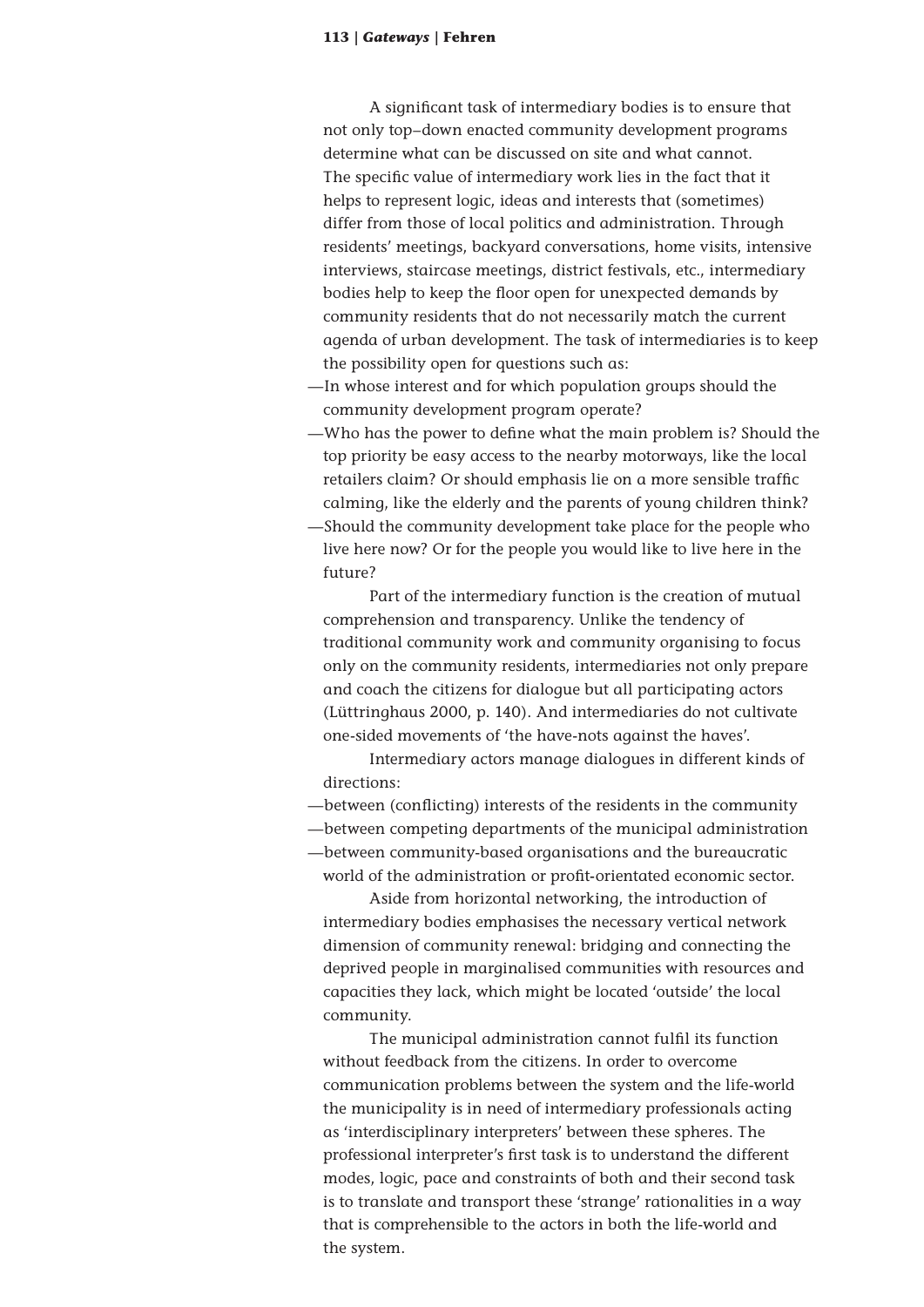Intermediaries serve as information brokers and are a social early-warning system for the municipality as well as the community. They are 'not the mouthpiece of the citizens, but they help them to raise their voice. They are not a mere puppet of the municipal administration, but they help them to become more citizen-centered and by this means more effective' (Hinte 2001, p. 174, translated by the author). Intermediary players do not have legitimate power; at best they have influence. They do not try to change the system directly (because then it would refuse); but with their accumulation of valuable and reliable information they can gather influence which allows them to irritate the system and encourage change.

In order to exercise their mediating function, intermediary professionals are dependent on trust from both the life-world and the system. This confidence, in turn, can only arise if the intermediaries themselves are familiar with both of these spheres. Intermediaries therefore seek contact with players from the system and the life-world. The operational competence of intermediary bodies is based on their knowledge of and access to the local community, as well as to the broader city. This ongoing acquisition of relationships and information by the intermediary bodies takes place in two steps (Fehren 2008, p. 194):

- *1 Building relationships in the local community.* The basis of intermediary action is to permanently relate to and take notice of the people in the community, their issues, their fears and their beliefs. Detailed knowledge about events, developments, new risks and prospects concerning the community is generated and updated by a variety of access paths to the community. These include initiation of community-related working groups (professional and non-professional); dealing with 'hot topics' of the community (for example, housing, education, jobs); regular background discussions with multipliers such as priests and imams, local politicians, club presidents, district social workers and local retailers; meetings with the community workers in the local community centres, which have (like a seismograph) a very good sensitivity regarding the community because of their daily contact with the citizens; and attendance at community meetings and meetings with community organisations.
- *2 Building and updating relationships and access to the municipal government and administration.* While access to the local community is the 'standing leg' of the intermediary, access to local decision-makers and controlling authorities in government, administration and business is the 'free leg'. This second pillar is based on regular meetings with representatives from the municipal administration; background discussions with city council politicians; participation in municipal working groups; and project-related contact and cooperation with actors who operate beyond the community range, such as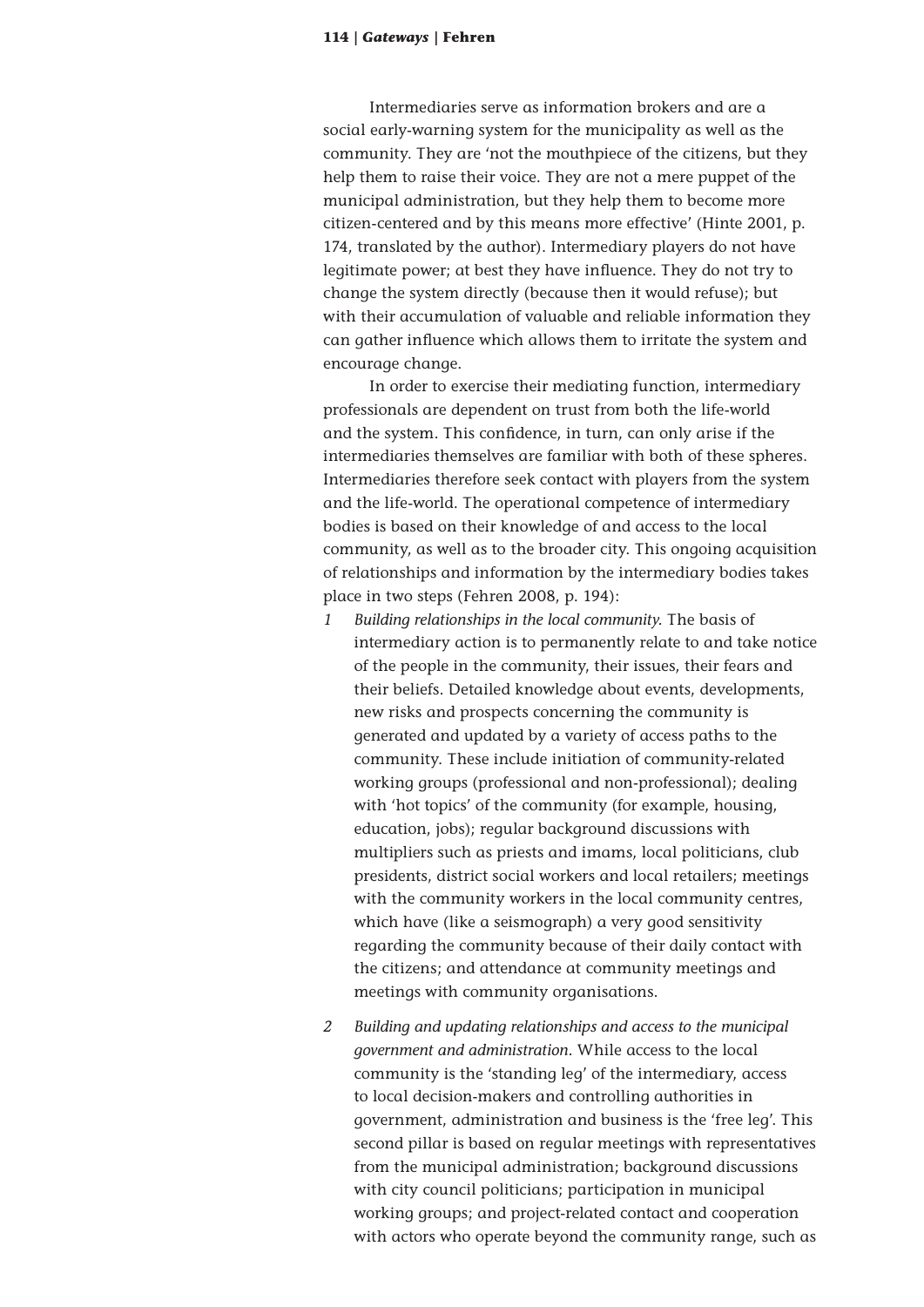communal business development, volunteer agencies, welfare associations and the companies as 'corporate citizens'.

One example, addressing the issue of different religious groups living together in the same neighbourhood, might be helpful to illustrate some aspects of the intermediary function. In a local community with a high Muslim migrant population the old 'backyard mosque' burned down and the Muslim parish was planning a new and prestigious mosque with a minaret. This raised concern amongst native (Christian) residents in some parts of the community that they may become 'strangers in their own neighbourhood'. The Muslim residents, meanwhile, were concerned that their freedom of religious expression would be overlooked. The intermediary 'district moderators' immediately set up a local planning group. This group consisted of a broad collection of institutional, local and municipal opinion leaders: representatives from the churches and mosques, local politicians and administrators, retailers and houseowners. One effect of the immediate establishment of this group was that the political parties were not tempted to develop any ambition to politicise the arising conflict in the upcoming election campaigns. The group agreed on the right of the Muslim parish to build a mosque in the community and also decided to seriously address some of the fears and worries of the native residents. Lots of public meetings took place, where people were invited to raise their concerns and to concretise them. Close contact was established with the press media, which covered the issue several times. As a kind of 'paradoxical intervention', a theatre group was invited to draw public awareness to the plans for the new mosque. They exaggerated the issue by setting up short plays in which crusaders and jihad fighters attacked each other. These took place at the weekly farmers' market and got the market visitors to engage in the topic in a very lively and non-threatening way.

As a result of the nuanced approaches of the intermediaries to integrate the various actors and milieus of the community in the public debate, a property for the mosque was found which, as a compromise, was neither in the very centre of the community nor on its outskirts. Nowadays the new mosque is a fully accepted, integral part of the community.

#### **INSTITUTIONALISING INTERMEDIARIES**

In Essen, the university institute, ISSAB, performs the intermediary function for the processes of local community development. The intermediary professionals, who are called 'district coordinators', are employed by the university institute, but the municipality pays their wages. The university contributes the expertise of two professors and, in addition, its students do their practical year in the community development projects.

What does the municipality of Essen get out of this cooperation? As a relatively independent institution, the university is able to give incorruptible feedback to City Hall. The district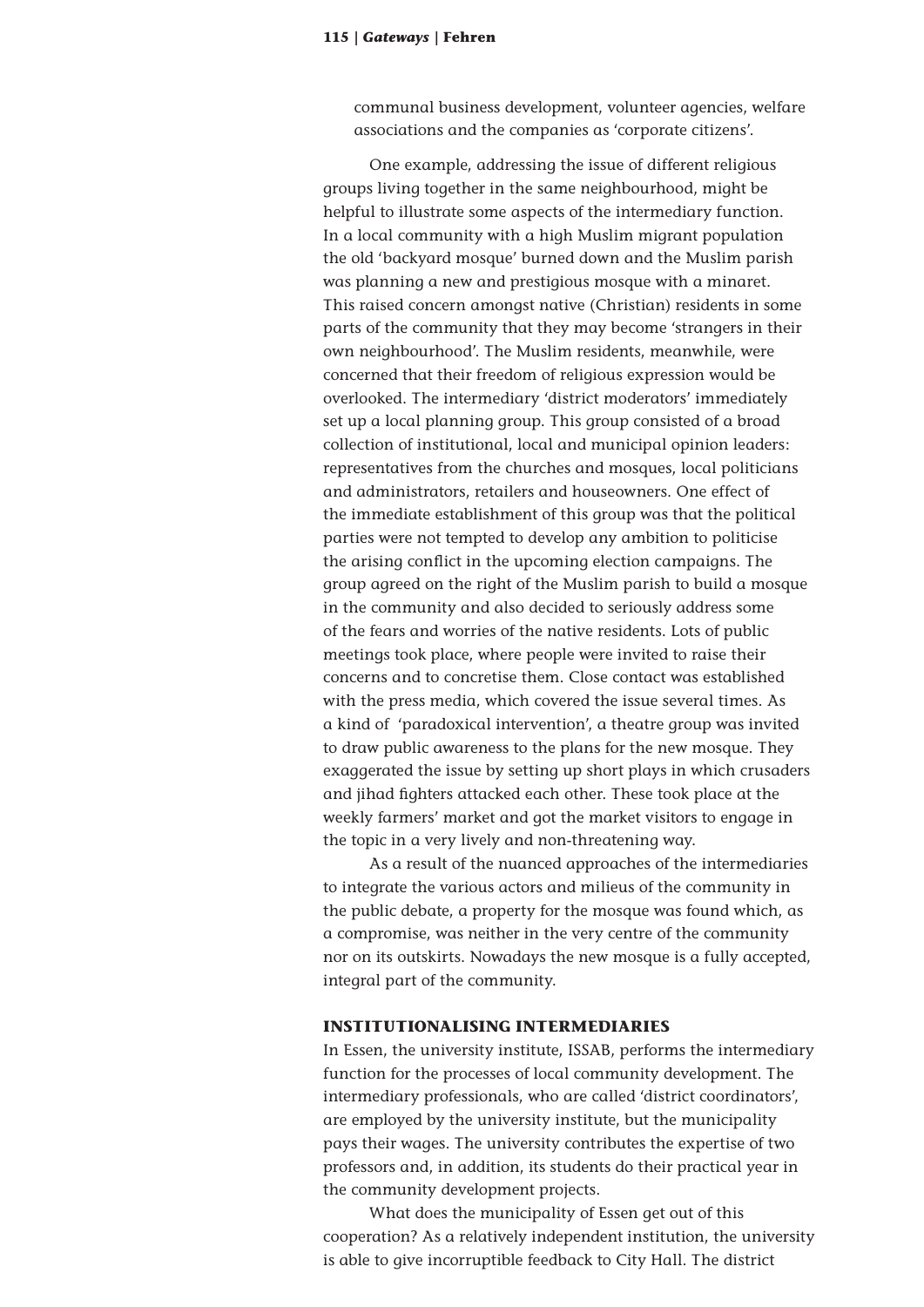coordinators from the university point out what the decisionmakers in the municipality neglect, miss or misunderstand. They act as an early-warning signal in the political arena and help to hold the local government accountable. At the same time, they support and challenge the municipal administration.

ISSAB's community engagement is not an additional task but is at the very core of its research and action. The institute consists of four different branches that are all connected to the institute's practical engagement in the local communities. ISSAB engages with the community in the following ways:

- —It acts as a provider of professional intermediaries for the municipality – four of the institute's staff are fully engaged in the local community development programs.
- —As part of the BA study program for Social Work, the institute offers a three-semester in-depth project – studies in theory and practice of community work and social space orientation. For a maximum of 50 students theoretical/academic components of courses are linked with community-centred practice that is embedded in the local community development projects.
- —The institute's research activities adopt an action research approach. Research is done in close cooperation with the local protagonists and results are passed to them as soon as possible in order to support their action. The focus of cognitive interest is on how local communities can be organised with the help of social space orientated forms of social work and what (organisational) forms of professional competence and material resources are necessary (see www.uni-due.de/issab/).
- —Based on this knowledge, the institute counsels municipalities in Germany, Austria and Switzerland that want to improve the contextual sensitivity of their public services or reorganise their whole administration to have a local community orientation. In addition, the institute offers training and qualification for staff in these municipalities.

## **CONCLUSIONS ON THE PRACTICE OF THE UNIVERSITY AS INTERMEDIARY**

#### **Relative Autonomy**

Intermediaries in community development processes can and should be funded publicly, but at the same time they must be protected from direct interventions by the local government. In order to perform their mediating function between the sphere of privacy (life-world) and the field of economy and state (system), intermediaries should have sufficient autonomy in these spheres. Universities as providers of an intermediary function in community development seem to be a very suitable institutional setting: they combine maximum municipality independence with strong social legitimacy, and thus have an influential social position.

The university institute is beyond partial interests. Of course, it does have self-interest (that is, keeping the community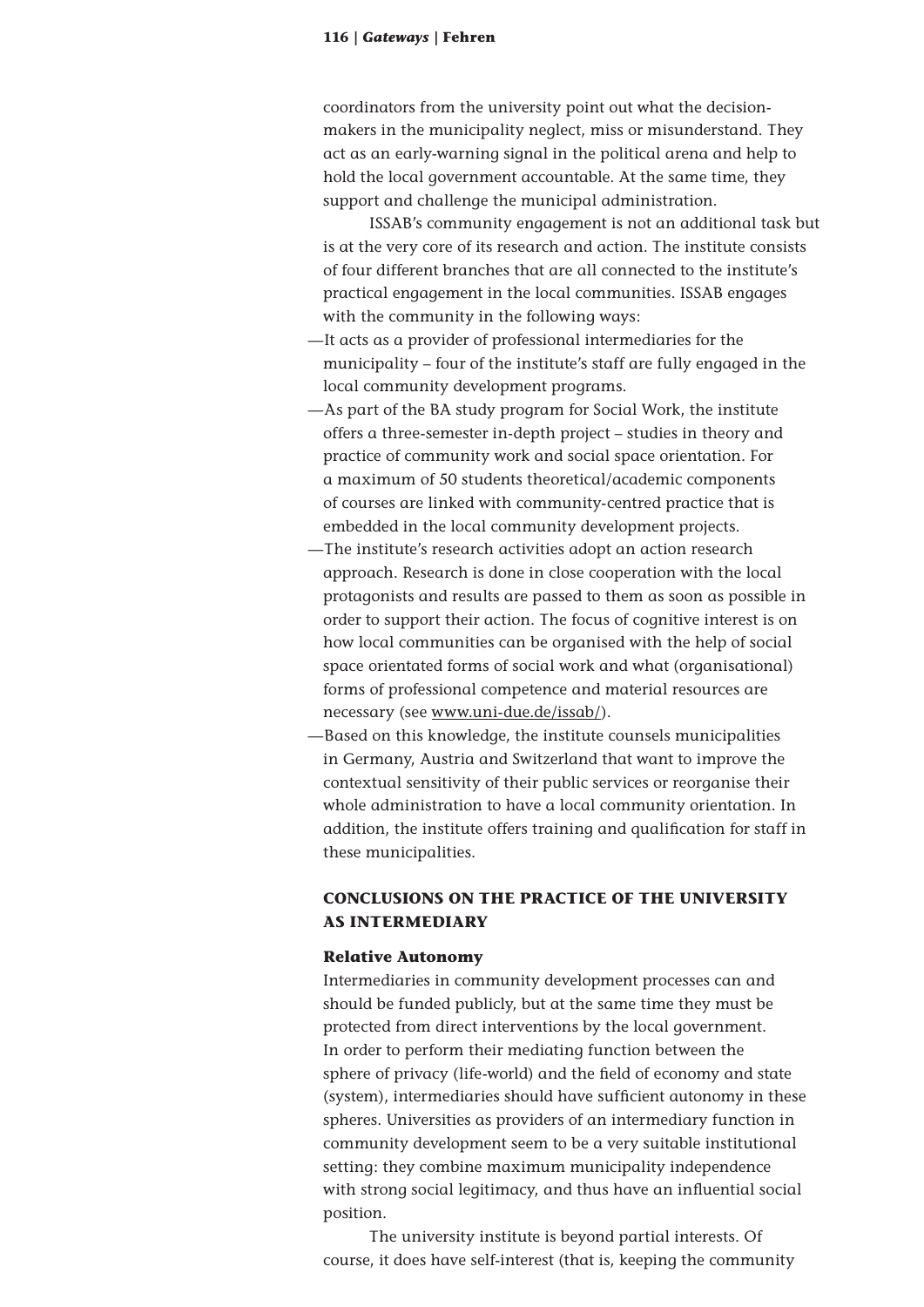projects as research and practice fields for the students). But unlike regular providers of social services (like welfare associations), the university is not in need of expansion in this particular field and does not compete with other providers. This is a very important foundation for being an intermediary: the university institute is not part of the market game of social services in a municipality. Therefore, it is less tempted to ingratiate itself with the municipality in order to secure further orders.

Advisory groups at community and municipal level critically evaluate and monitor the university-community partnership. They support improvement in the relationship and guard against inappropriate developments. This initiative ensures that the institute's staff is trustworthy and loyal to the municipality and at the same time critical of – and sometimes annoying to – political decision-makers and the municipal administration.

#### **Clear Mission and Purpose**

Research on campus-community partnerships shows that 'having a clear identity of purpose and goals' is crucial to the success of university engagement (Bringle & Hatcher 2002, p. 507). This is especially true of the ambivalent field of the intermediary. The duality of activation, which means activating both the citizens and the institutional sphere, requires a mandate from the municipality. The declared will of the political–administrative system to deal with professional intermediaries is essential to tackling the sometimes uncomfortable criticism of the intermediaries.

The engagement of the university institute in Essen has nothing to do with charitable activities on a voluntary basis. Quite the contrary. The entitlements of the university are contracted with and paid for by the municipality. The contract with the municipality runs for an unlimited period of time. Only this longterm contract makes it possible for the university to take the risk of hiring extra staff and setting up an extra study program.

#### **Emphasis on Implementation**

University engagement should not be viewed as using the community and its problems merely as study subjects. 'Those very communities … resent being treated as an experimental laboratory for higher education …' (Holland & Gelmon, 1998, p. 105). The communities instead require those forms of academicpractitioner collaboration that have a practical outcome: '… implementation (i.e. successfully putting ideas into practice) is the test of knowledge' (Benson, Harkvay & Puckett 2000, p. 25). This demands an active involvement that many academics still feel uncomfortable with. In Essen, the institute itself is an agent for transformation of local communities and public policies. This active engagement of universities in local development suggests the employment of skilled staff: 'Campuses may need to hire professional staff skilled in understanding communities and acting as liaisons among diverse constituencies' (Bringle & Hatcher 2002, p. 508).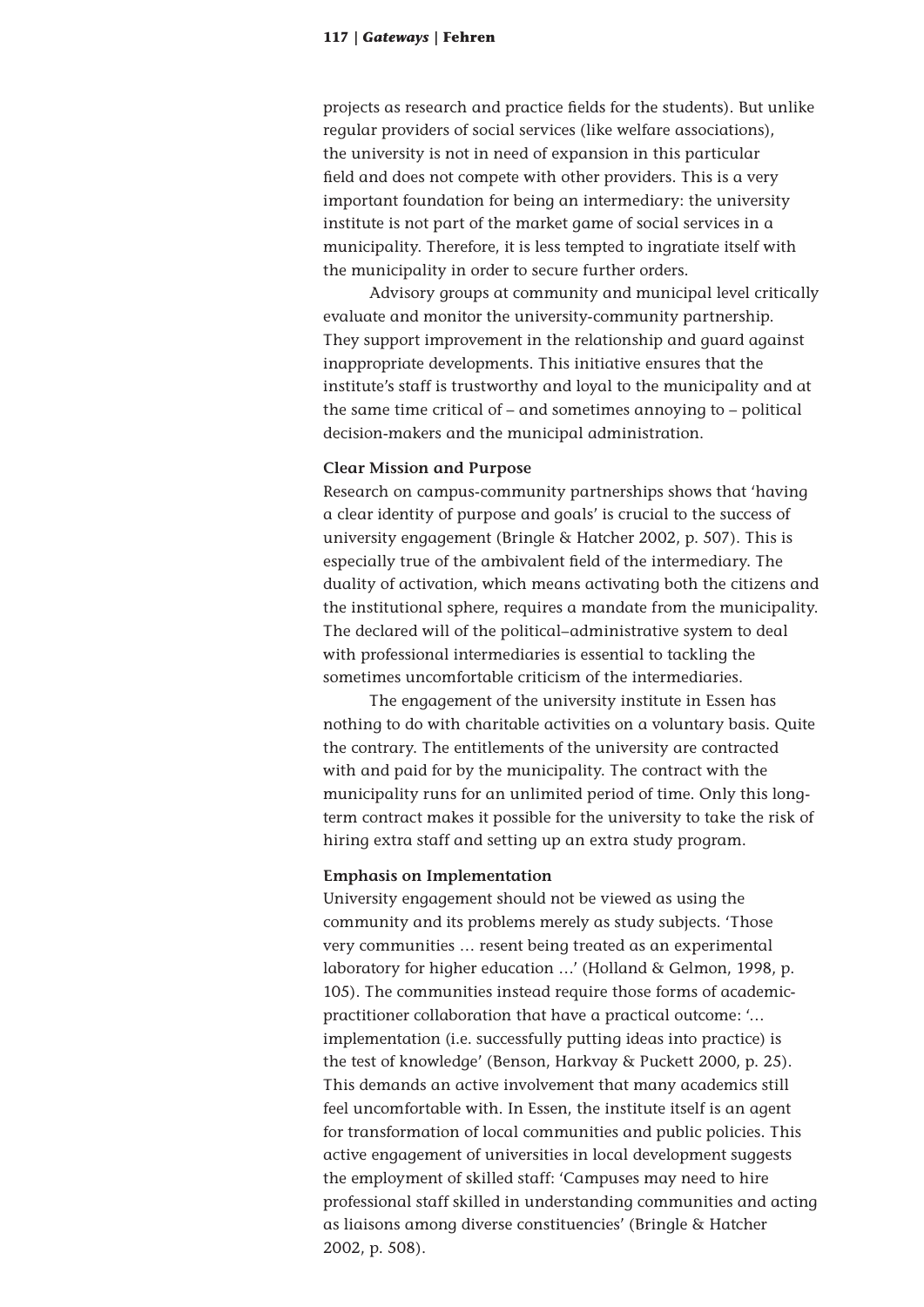Universities can be a very suitable institutional setting for taking over the ambivalent intermediary role in community renewal processes. They dispose of relative autonomy from the local government and are connected in numerous ways with both the city and the region. The dual perspective of doing research on community development strategies on the one hand and engaging in the local community development programs on the other can create a fruitful interaction and tension between theoretical and empirical knowledge and practice of community development. If universities are able to expand their traditional academic mission by becoming a provider of intermediary functions, they can overcome the academic-practitioner divide and serve their region in helping to resolve the growing complexities of today's social tensions and challenges.

#### **REFERENCES**

Benson, L, Harkvay, I & Puckett, J 2000, 'An implementation revolution as a strategy for fullfilling the democratic promise of university-community partnerships: Penn-West Philadelphia as an experiment in progress', *Nonprofit and Voluntary Sector Quarterly*, vol. 29, no. 1, pp. 24–45.

Berger, P & Neuhaus, R 1977, *To empower people: The role of mediating structures in public policy*, American Enterprise Institute for Public Policy Research, Washington DC.

Bringle, R & Hatcher, J 2002, 'Campus-community partnerships: The terms of engagement', *Journal of Social Issues*, vol. 58, no. 3, pp. 503–16.

Drèze, J & Sen, A 1995, *India: Economic development and social opportunity*, Oxford University Press, Oxford.

Fehren, O 2008, *Wer organisiert das Gemeinwesen?*, edition sigma, Berlin.

Franke, T & Grimm, G 2002: 'Quartiermanagement: Systematisierung und Begriffsbestimmung', in Bertelsmann Stiftung, Hans-Böckler-Stiftung, KGSt (eds), *Quartiermanagement: Ein strategischer Stadt(teil) entwicklungsansatz*, Netzwerkknoten Quartiermanagement, Hannover, pp. 5–12.

Grimm, G, Hinte, W & Litges, G 2004, *Quartiermanagement: Eine kommunale Strategie für benachteiligte Wohngebiete*, edition sigma, Berlin.

Habermas, J 1996, *Between facts and norms: Contributions to a discourse theory of law and democracy*, Routledge International Studies in the Philosophy of Education, Cambridge.

Hautekur, G 2010, 'Mehr Bridging, weniger Bonding: Der Bedarf an Sozialem Kapital in benachteiligten Kommunen', *Sozialmagazin*, no. 2, pp. 40–43.

Heinze, R & Olk, T 2001, 'Bürgerengagement in Deutschland: Zum Stand der wissenschaftlichen und politischen Diskussion, in R Heinze & T Olk (eds), Bürgerschaftliches Engagement in Deutschland: Bestandsaufnahmen und Perspektiven', Leske und Budrich, Opladen, pp. 11–26.

Hinte, W 2001, 'Soziale Kommunalpolitik: soziale Räume gestalten statt Elend verwalten', in W Hinte, M Lüttringhaus & D Oelschlägel, *Grundlagen und Standards der Gemeinwesenarbeit*, Votum, Münster, pp. 168–78.